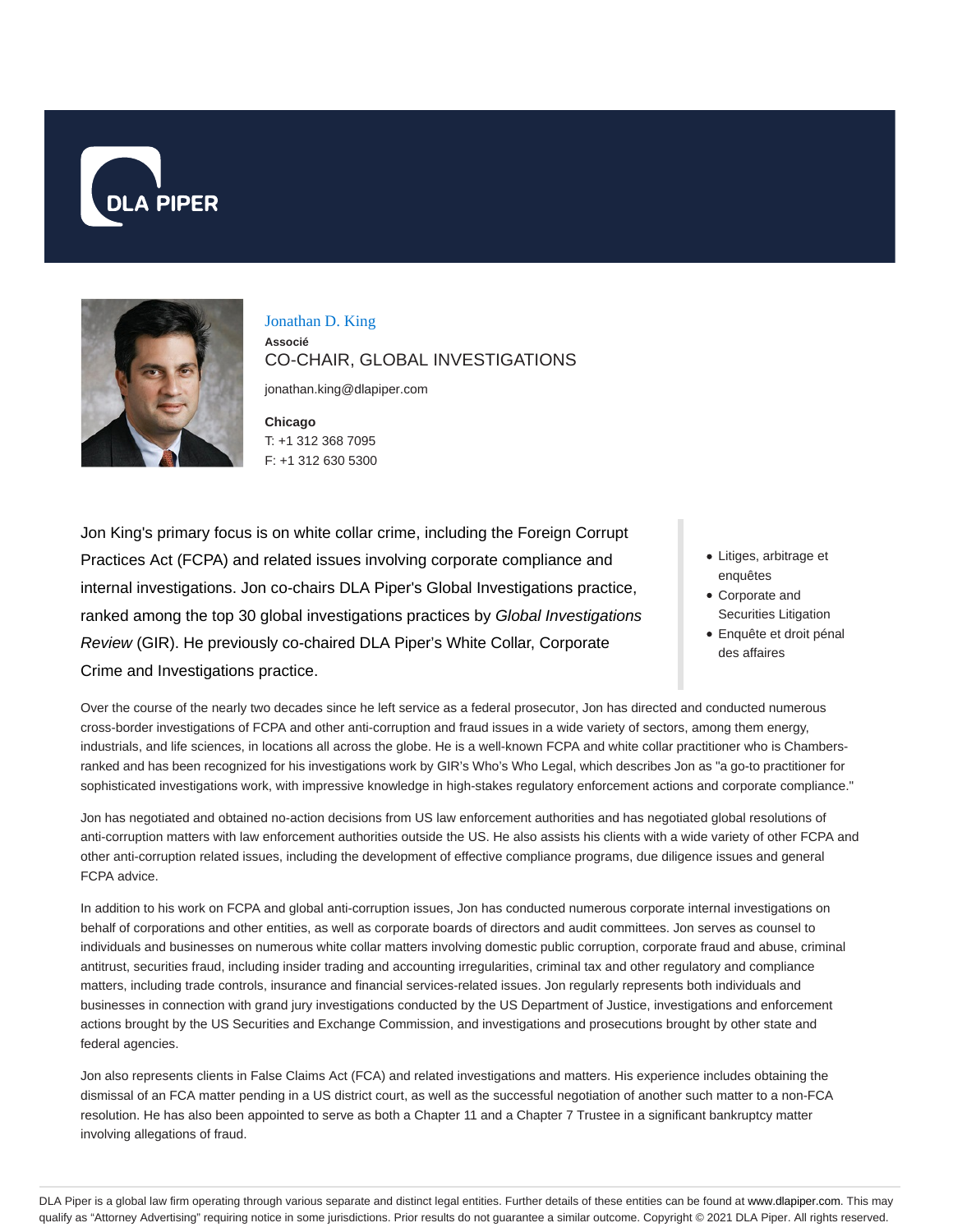Before joining DLA Piper in 2002, Jon served for more than eight years as an Assistant United States Attorney in Chicago, and for more than four years as an Assistant State's Attorney in Cook County, Illinois, where he tried a wide variety of criminal matters on behalf of the government. In 1997, Jon was awarded the Attorney General's Award for Distinguished Service by then Attorney General Janet Reno.

### EXPÉRIENCE

Jon's extensive trial experience includes serving as lead counsel for the government in United States v. Genova, et al., in which three former Calumet City, Illinois public officials, including then-sitting Mayor Jerry Genova, were convicted of racketeering, theft, fraud and other offenses after a four-week trial. Prior to the indictment of Genova and his co-defendants, Jon directed the extensive investigation by the Justice Department and FBI that ultimately led to their convictions.

### DIPLÔMES

#### Admissions au Barreau

• Illinois

#### Expérience préalable

Prior to joining DLA Piper in 2002, Jon served for more than eight years as an Assistant United States Attorney in Chicago and for nearly four years as an Assistant State's Attorney in the Cook County State's Attorney's Office. Before embarking on his career as a government lawyer, Jon was in private practice.

Before leaving the US Attorney's Office, Jon's most recent work on behalf of the government involved the investigation and prosecution of high-profile public corruption cases. At the time Jon left the Office, he was assigned to the Public Corruption Section, where he was fully devoted to the prosecution of such cases.

Before serving in the Public Corruption Section, Jon was assigned to the Special Prosecutions Section. There, in addition to handling corruption cases, he was also responsible for the investigation and prosecution of complex financial crimes involving fraud and other white-collar offenses. In this capacity, Jon conducted investigations involving frauds and thefts, including Ponzi schemes, commercial kickbacks and tax and bankruptcy frauds. For example, Jon directed an FBI investigation into the conduct of several employees of a major manufacturer of medical devices, who created and carried out a scheme to steal devices from their employer and local hospitals and then to sell these devices, for millions of dollars, in a diversionary market.

#### Reconnaissance

- Chambers USA
	- o Band 3, Illinois Litigation: White-Collar Crime & Government Investigations (2021-2022)
- The Legal 500 United States
	- Recommended, Corporate Investigations and White-Collar Criminal Defense (2018-2022)
	- o Recommended, White-Collar Criminal Defense (2017)
- Martindale-Hubbell rated Jon AV, its highest rating, a measure of peer recognition for ethical standards and legal ability
- He has been named an Illinois Super Lawyer, as the result of research projects conducted jointly by Law & Politics and Chicago magazines
- The United States Attorney General Janet Reno awarded him the Attorney General's Award for Distinguished Service (June 1997)

## Éducation

J.D., Northwestern University 1989 cum laude